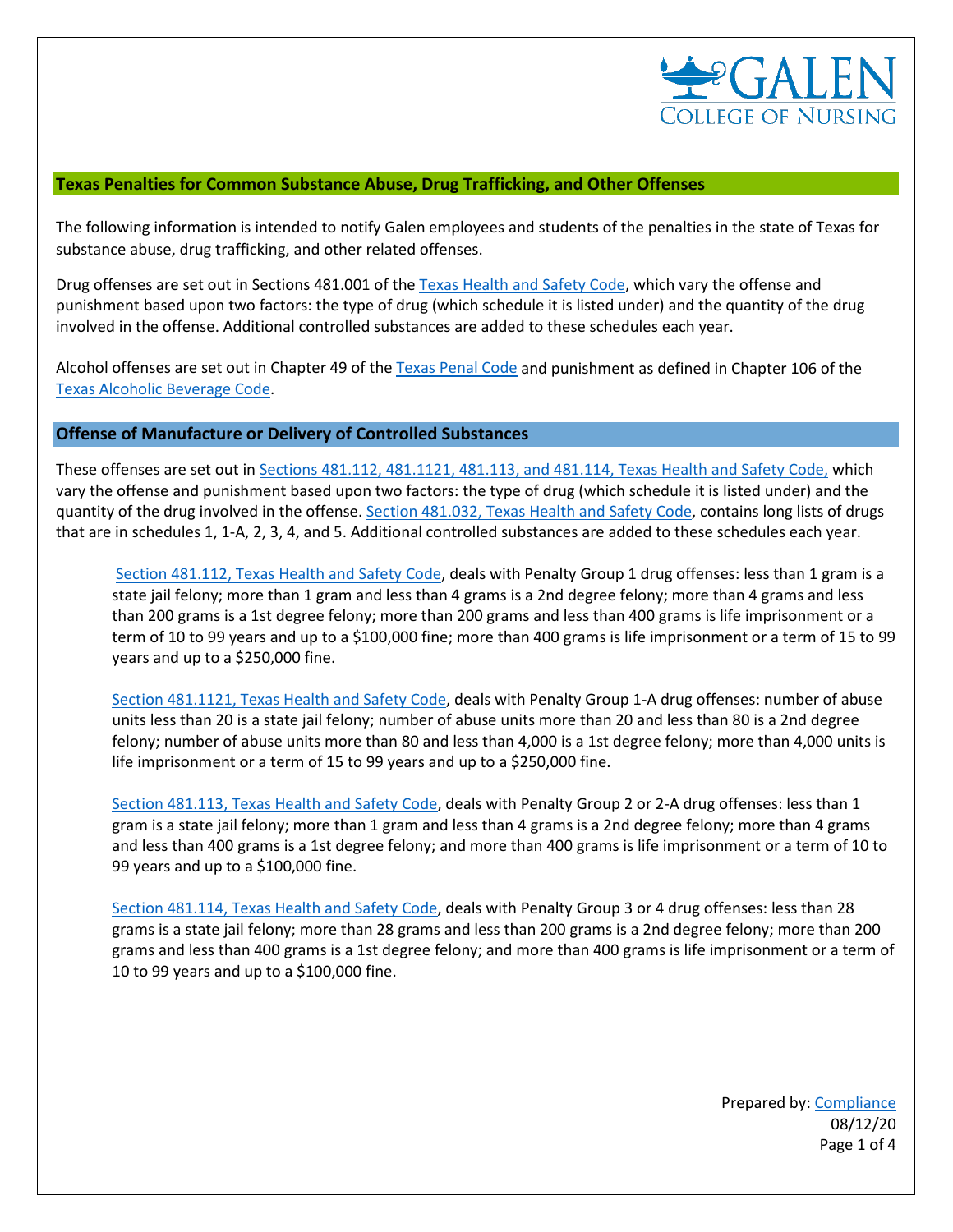#### **Offense of Possession of Controlled Substances**

These offenses are set out in Sections 481.115, 481.1151, 481.116, 481.1161, [481.117, and 481.118, Texas Health and](https://statutes.capitol.texas.gov/docs/HS/htm/HS.481.htm)  [Safety Code,](https://statutes.capitol.texas.gov/docs/HS/htm/HS.481.htm) which vary the offense and punishment based upon two factors: the type of drug (which schedule it is listed under) and the quantity of the drug involved in the offense[. Section 481.032, Texas Health and Safety Code,](https://statutes.capitol.texas.gov/docs/HS/htm/HS.481.htm) contains long lists of drugs that are in schedules 1, 1-A, 2, 3, 4, and 5. Additional controlled substances are added to these schedules each year.

[Section 481.115, Texas Health and Safety Code,](https://statutes.capitol.texas.gov/docs/HS/htm/HS.481.htm) deals with Penalty Group 1 drug offenses: less than 1 gram is a state jail felony; more than 1 gram and less than 4 grams is a 3rd degree felony; more than 4 grams and less than 200 grams is a 2nd degree felony; more than 200 grams and less than 400 grams is a 1st degree felony; more than 400 grams is life imprisonment or a term of 10 to 99 years and up to a \$100,000 fine.

[Section 481.1151, Texas Health and Safety Code,](https://statutes.capitol.texas.gov/docs/HS/htm/HS.481.htm) deals with Penalty Group 1-A drug offenses: number of abuse units less than 20 is a state jail felony; number of abuse units more than 20 and less than 80 is a 3rd degree felony; number of abuse units more than 80 and less than 4,000 is a 2nd degree felony; more than 4,000 units and less than 8,000 units is a 1st degree felony; and more than 8,000 units is life imprisonment or a term of 15 to 99 years and up to a \$250,000 fine.

[Section 481.116, Texas Health and Safety Code,](https://statutes.capitol.texas.gov/docs/HS/htm/HS.481.htm) deals with Penalty Group 2 drug offenses: less than 1 gram is a state jail felony; more than 1 gram and less than 4 grams is a 3rd degree felony; more than 4 grams and less than 400 grams is a 2nd degree felony; and more than 400 grams is life imprisonment or a term of 5 to 99 years and up to a \$50,000 fine.

Section [481.1161, Texas Health and Safety Code,](https://statutes.capitol.texas.gov/docs/HS/htm/HS.481.htm) deals with Penalty Group 2-A drug offenses: less than two ounces is a Class B misdemeanor; more than two ounces but less than four is a Class A misdemeanor; more than five ounces but less than five pounds is a state jail felony; more than five pounds but less than fifty is a 3rd degree felony; more than 50 pounds but less than 2,000 pounds is a 2nd degree felony; more than 2,000 is life imprisonment or a term of 5 to 99 years and up to a \$50,000 fine.

[Section 481.117, Texas Health and Safety Code,](https://statutes.capitol.texas.gov/docs/HS/htm/HS.481.htm) deals with Penalty Group 3 drug offenses: less than 28 grams is a Class A misdemeanor; more than 28 grams and less than 200 grams is a 3rd degree felony; more than 200 grams and less than 400 grams is a 2nd degree felony; and more than 400 grams is life imprisonment or a term of 5 to 99 years and up to a \$50,000 fine.

[Section 481.118, Texas Health and Safety Code,](https://statutes.capitol.texas.gov/docs/HS/htm/HS.481.htm) deals with Penalty Group 4 drug offenses: less than 28 grams is a Class B misdemeanor; more than 28 grams and less than 200 grams is a 3rd degree felony; more than 200 grams and less than 400 grams is a 2nd degree felony; more than 400 grams is life imprisonment or a term of 5 to 99 years and up to a \$50,000 fine.

## **Offense of Delivery or Possession of Marihuana**

These offenses are set out in [Sections 481.120, 481.121, 481.122, Texas Health and Safety Code,](https://statutes.capitol.texas.gov/docs/HS/htm/HS.481.htm) which vary the offense and punishment based upon two factors: the type of drug (which schedule it is listed under) and the quantity of the drug involved in the offense[. Section 481.032, Texas Health and Safety Code,](https://statutes.capitol.texas.gov/docs/HS/htm/HS.481.htm) contains long lists of drugs that are in schedules 1, 1-A, 2, 3, 4, and 5. Additional controlled substances are added to these schedules each year.

> Prepared by[: Compliance](mailto:compliance@galencollege.edu) 08/12/20 Page 2 of 4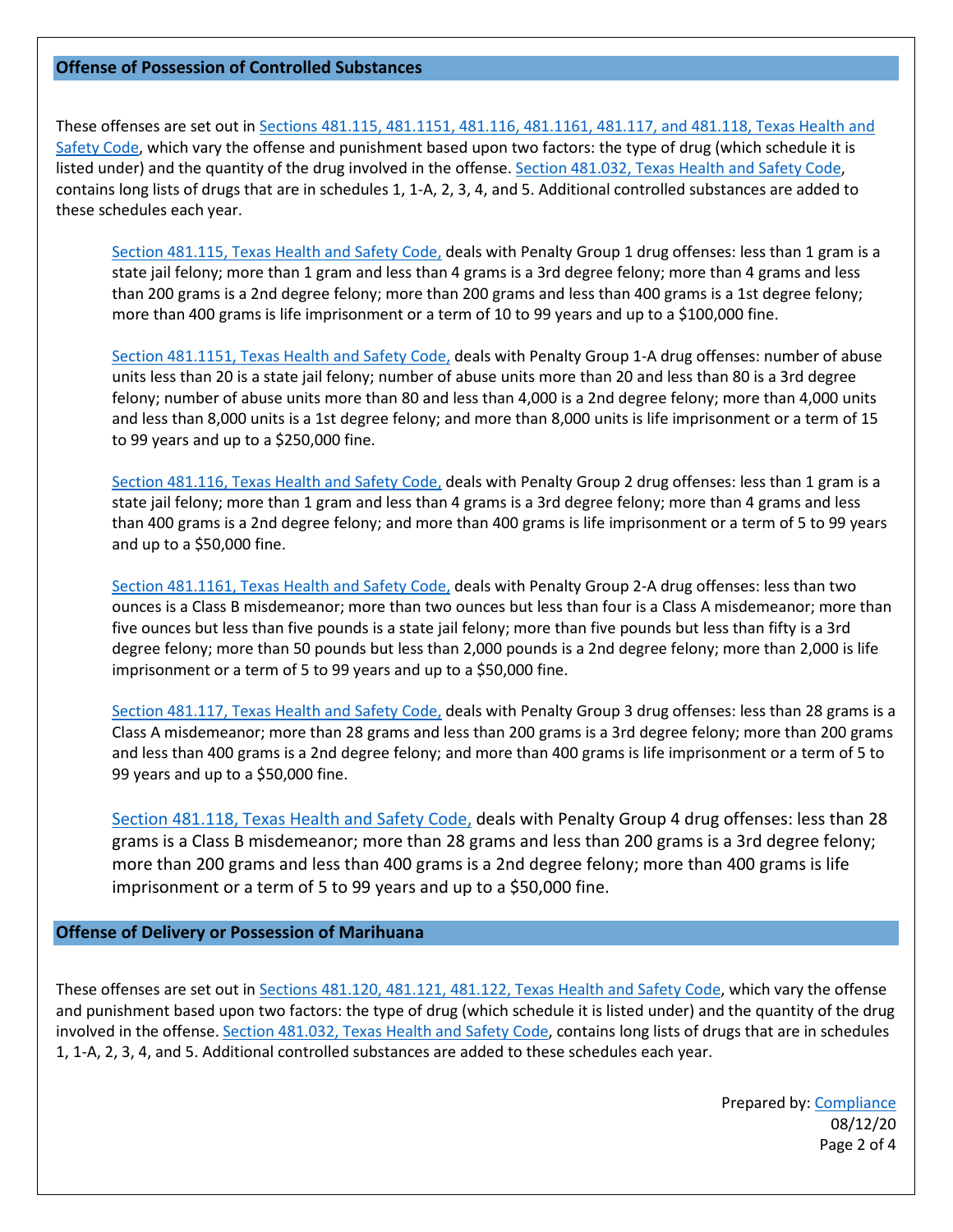### *Offense of Delivery of Marijuana*

[Section 481.120, Texas Health and Safety Code,](https://statutes.capitol.texas.gov/docs/HS/htm/HS.481.htm) deals with delivery of marijuana offenses: less than one quarter ounce is a Class B misdemeanor if delivery is without compensation; less than one quarter ounce is a Class A misdemeanor if delivery is for compensation; more than one quarter ounce and less than five pounds is a state jail felony; more than five pounds and less than 50 pounds is a 2nd degree felony; more than 50 pounds and less than 2,000 pounds is a 1st degree felony; and more than 2,000 pounds is life imprisonment or a term of 10 to 99 years and a fine not to exceed \$100,000.

#### *Offense of Possession of Marijuana*

[Section 481.121, Texas Health and Safety Code,](https://statutes.capitol.texas.gov/docs/HS/htm/HS.481.htm) deals with possession of marijuana offenses: less than 2 ounces is a Class B misdemeanor; more than 2 ounces and less than 4 ounces is a Class A misdemeanor; more than 4 ounces and less than five pounds is a state jail felony; (4) more than five pounds and less than 50 pounds is a 3rd degree felony; more than 50 pounds and less than 2,000 pounds is a 2nd degree felony; and more than 2,000 pounds is life imprisonment or a term of 5 to 99 years and a fine not to exceed \$50,000.

#### *Offense of Delivery of Controlled Substance or Marijuana to Minor*

[Section 481.122, Texas Health and Safety Code,](https://statutes.capitol.texas.gov/docs/HS/htm/HS.481.htm) deals with the offense of the delivery of a controlled substance or marijuana to a minor (18 years of age or younger) and provides that the offense is a 2nd degree felony punishable by imprisonment for a term of not more than 20 years or less than 2 years and a fine not to exceed \$10,000.

#### **Alcohol Offenses**

## *Offense of Public Intoxication*

[Section 49.02, Texas Penal Code,](https://statutes.capitol.texas.gov/Docs/PE/htm/PE.49.htm) provides that the offense of public intoxication wherein a person appears in a public place while intoxicated to the degree that the person may endanger himself or another person is punishable as a Class C misdemeanor, unless the person is younger than 21 years old, wherei[n Sections 106.071 and 106.115,](https://statutes.capitol.texas.gov/Docs/AL/htm/AL.106.htm)  [Texas Alcoholic Beverage Code](https://statutes.capitol.texas.gov/Docs/AL/htm/AL.106.htm) apply, and provide for a Class C misdemeanor, punishment and attendance at an alcohol awareness program, and where the offender has been previously convicted twice for an alcohol-related offense by a minor, the punishment is a fine of not less than \$250 or more than \$2,000; confinement in jail for a term not to exceed 180 days; or both the fine and confinement; community service of 8 to 40 hours; suspension of Texas Driver's License or permit for 30 to 180 days and attendance at an alcohol awareness program.

## *Offense of Possession of Alcoholic Beverage in Motor Vehicle*

[Section 49.031, Texas Penal Code,](https://statutes.capitol.texas.gov/Docs/PE/htm/PE.49.htm) provides that the penalty for the offense of knowingly possessing an open alcoholic beverage, whether or not the vehicle is being operated, parked, or stopped in a public place is a Class C misdemeanor.

## *Offense of Driving while Intoxicated (drugs or alcohol)*

[Sections 49.04, 49.09, Texas Penal Code,](https://statutes.capitol.texas.gov/Docs/PE/htm/PE.49.htm) provide that the offense of driving while intoxicated is punishable as a Class B misdemeanor with a minimum term of confinement of 72 hours unless the driver had an open container of alcohol in his possession in which case the offense is a Class B misdemeanor with a minimum term of confinement of six days in jail. One prior conviction enhances the punishment to a Class A misdemeanor with a minimum term of confinement of 30 days; two prior convictions enhances the punishment to a 3rd degree felony.

## *Offense of Purchase of Alcohol by a Minor*

[Sections 106.02, 106.071,and 106.115, Texas Alcoholic Beverage Code,](https://statutes.capitol.texas.gov/Docs/AL/htm/AL.106.htm) provide that the offense of the purchase of alcohol by a minor is punishable as a Class C misdemeanor and attendance at an alcohol awareness program, and when the person has been previously convicted twice for an alcohol-related offense by a minor, the punishment is

> Prepared by[: Compliance](mailto:compliance@galencollege.edu) 08/12/20 Page 3 of 4